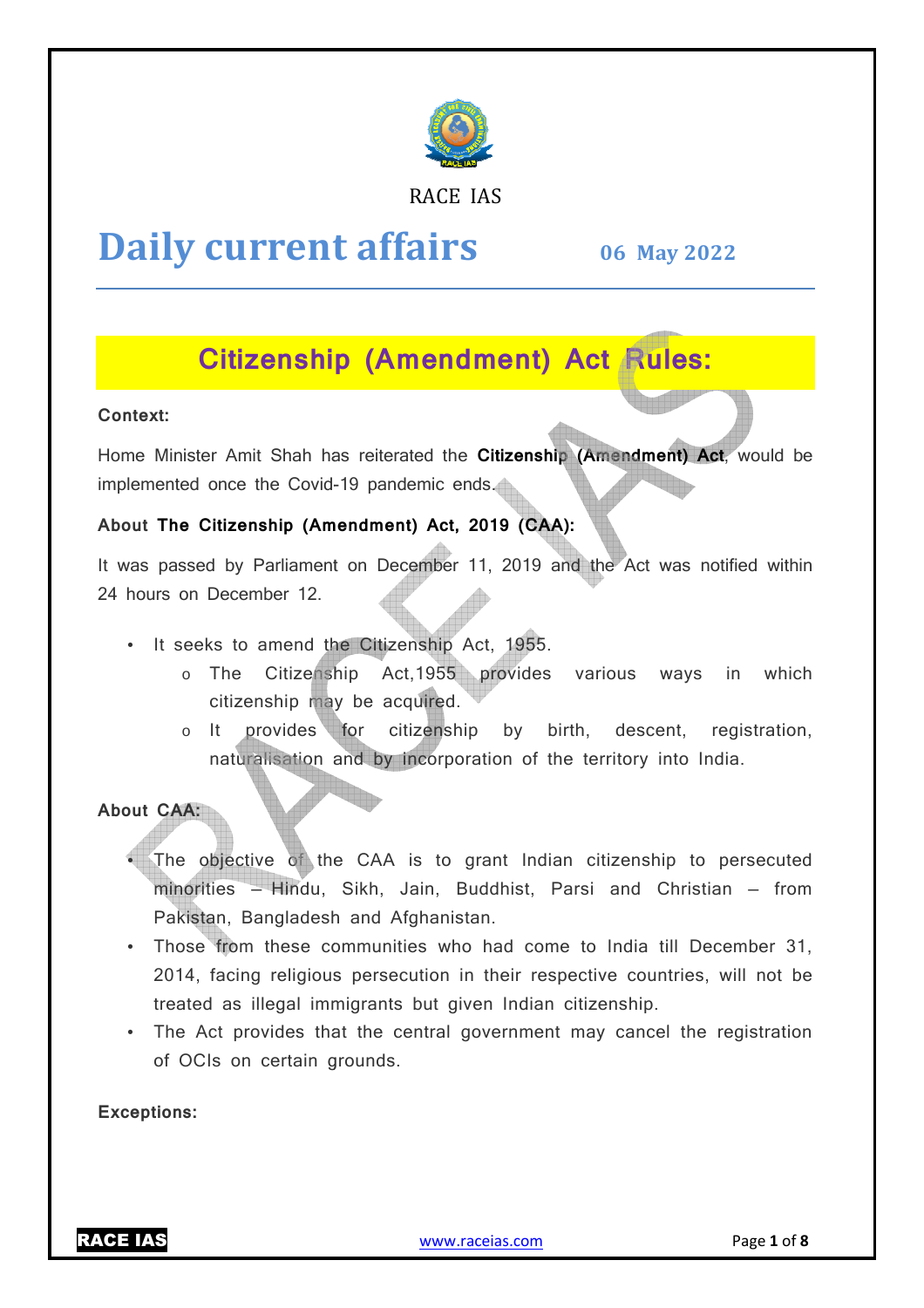- The Act does not apply to tribal areas of Tripura, Mizoram, Assam and Meghalaya because of being included in the 6th Schedule of the Constitution.
- Also areas that fall under the Inner Limit notified under the Bengal Eastern Frontier Regulation, 1873, will also be outside the Act's purview.

#### **Issues surrounding the law:**

- It violates the basic tenets of the Constitution. Illegal immigrants are distinguished on the basis of religion.
- It is perceived to be a demographic threat to indigenous communities.
- It makes illegal migrants eligible for citizenship on the basis of religion. This may violate Article 14 of the Constitution which guarantees the right to equality.
- It attempts to naturalise the citizenship of illegal immigrants in the region.
- It allows cancellation of OCI registration for violation of any law. This is a wide ground that may cover a range of violations, including minor offences.

#### **Sources: the Hindu.**

# **World Food Programme:**

#### **Context:**

The United Nations' World Food Programme (WFP) has said that it is in discussions with India on procurement of wheat as several countries face food security challenges amid the Ukraine war.

### **Background:**

India, in February 2022, signed an agreement with the United Nations World Food Programme (WFP) for the distribution of 50,000 MT of wheat that it has committed to sending Afghanistan as part of a humanitarian assistance.

• India's wheat production stood at 109.59 million tonnes in the 2020-21 crop year (July-June).

**What is the UN WFP?**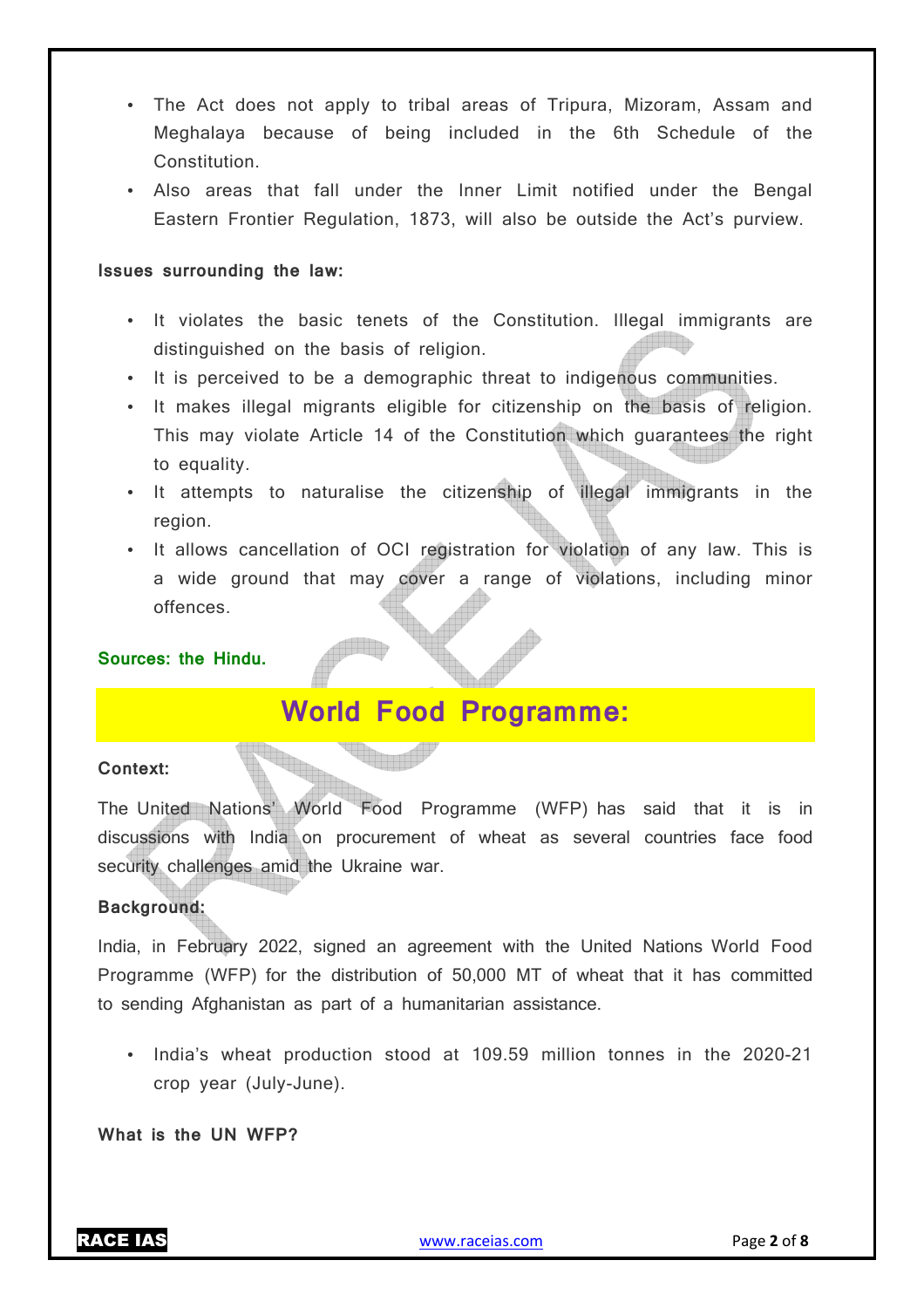The World Food Programme (WFP) is the food assistance branch of the United Nations and the world's largest humanitarian organization addressing hunger and promoting food security.

- Born in 1961, the WFP strives to eradicate hunger and malnutrition, with the ultimate goal in mind of eliminating the need for food aid itself.
- It is a member of the United Nations Development Group and part of its Executive Committee.
- WFP food aid is also directed to fight micronutrient deficiencies, reduce child mortality, improve maternal health, and combat disease, including HIV and AIDS.

### **It works closely with the other two Rome-based UN agencies:**

- The Food and Agriculture Organization (FAO), which helps countries draw up policy and change legislation to support sustainable agriculture.
- The International Fund for Agricultural Development (IFAD), which finances projects in poor rural areas.

#### **Funding:**

The WFP has no independent source of funds, it is funded entirely by voluntary donations. Its principal donors are governments, but the organization also receives donations from the private sector and individuals.

# **Sources: the Hindu.**

# **Israel upholds expulsion order against West Bank hamlets:**

#### **Context:**

Israel's Supreme Court has upheld a long-standing expulsion order against eight Palestinian hamlets in the occupied West Bank, potentially leaving at least 1,000 people homeless.

#### **Background:**

The military declared the area a firing and training zone in the early 1980s. Israeli authorities have argued that the residents only used the area for seasonal agriculture and had no permanent structures there at the time. In November 1999, security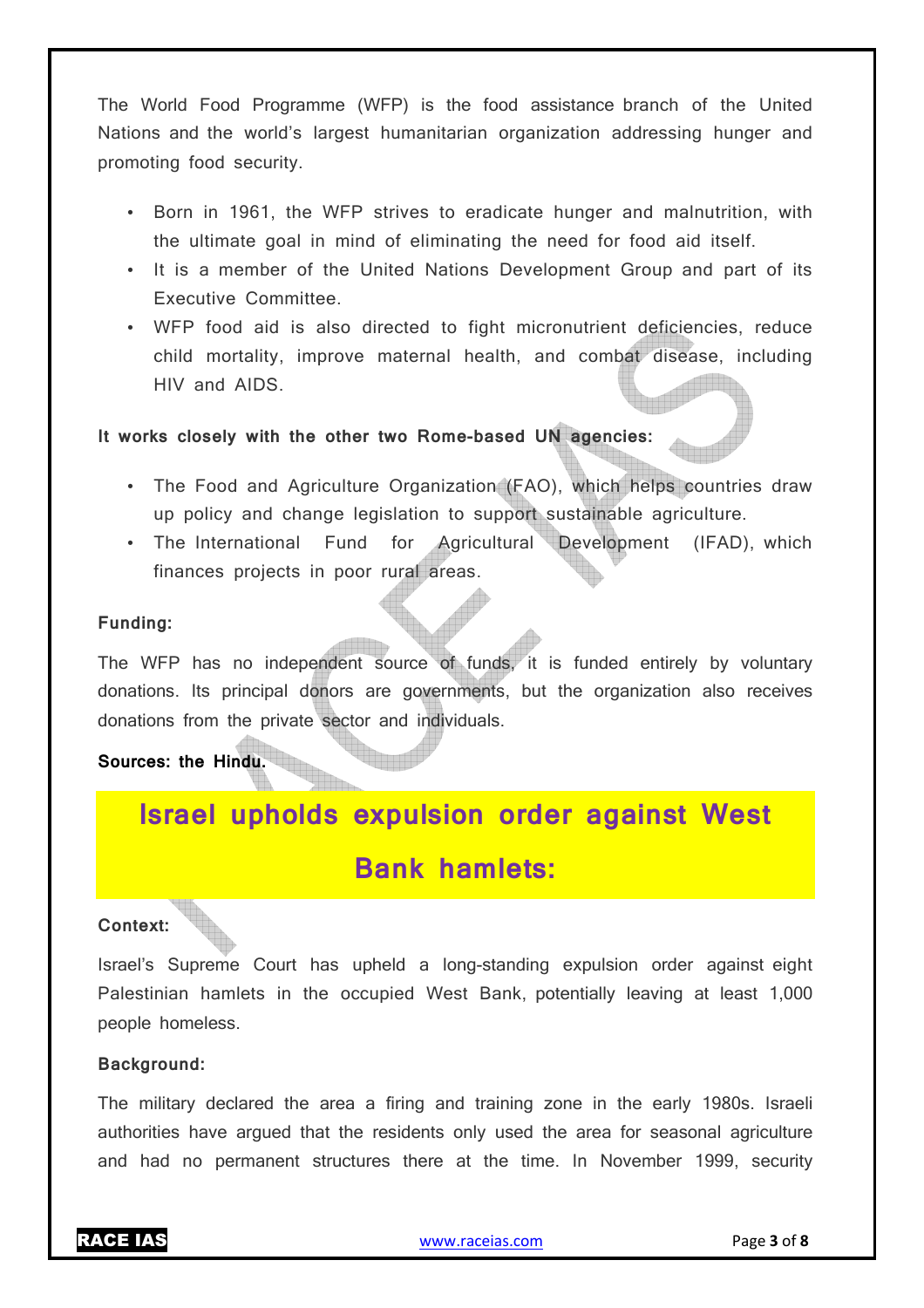forces expelled some 700 villagers and destroyed homes and cisterns. The legal battle began the following year.

#### **What do the expelled families say?**

- The families say they have been there for decades, from long before Israel captured the West Bank in the 1967 Mideast war.
- They practice a traditional form of desert agriculture and animal herding, with some living in caves at least part of the year, but say their only homes are in the hardscrabble communities now at risk of demolition.



### **Where is the West Bank?**

It is a landlocked territory near the Mediterranean coast of Western Asia, bordered by Jordan to the east and by the Green Line separating it and Israel on the south, west and north. The West Bank also contains a significant section of the western Dead Sea shore.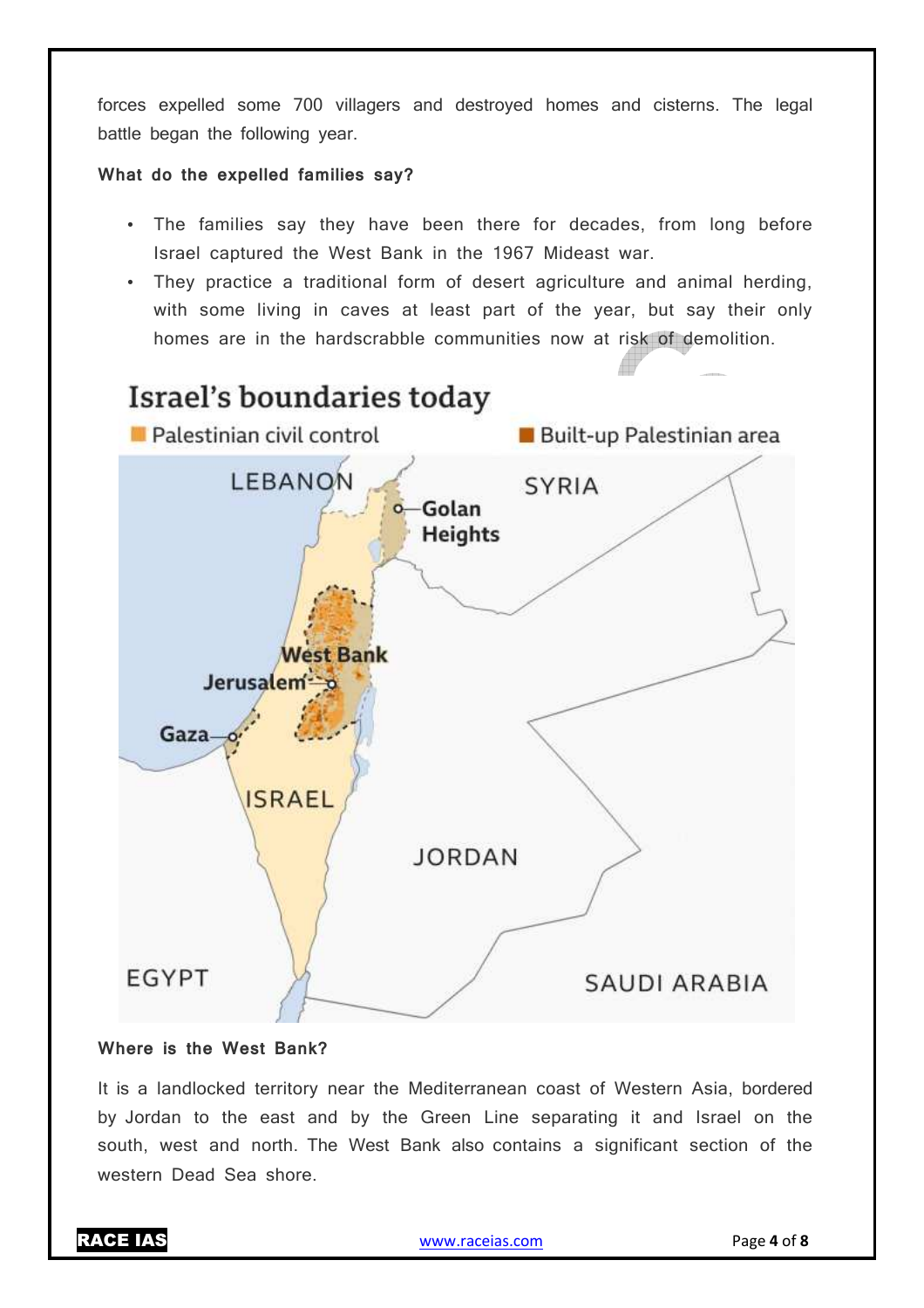#### **What are the disputed settlements here? Who lives there?**

- The West Bank was captured by Jordan after the 1948 Arab-Israeli War.
- Israel snatched it back during the Six Day War of 1967, and has occupied it ever since. During this war, the country defeated the combined forces of Egypt, Syria, and Jordan.
- It has built some 130 formal settlements in the West Bank, and a similar number of smaller, informal settlements have mushroomed over the last 20-25 years.
- Over 4 lakh Israeli settlers many of them religious Zionists who claim a Biblical birthright over this land — now live here, along with some 26 lakh Palestinians.
- The territory is still a point of contention due to a large number of Palestinians who live there and hope to see the land become a part of their future state.
- When Israel took control of the land in 1967 it allowed Jewish people to move in, but Palestinians consider the West Bank illegally occupied Palestinian land.

#### **Are these settlements illegal?**

The United Nations General Assembly, the UN Security Council, and the International Court of Justice have said that the West Bank settlements are violative of the Fourth Geneva Convention.

• Under the Fourth Geneva Convention (1949), an occupying power "shall not deport or transfer parts of its own civilian population into the territory it occupies".

Under the Rome Statute that set up the International Criminal Court in 1998, such transfers constitute war crimes, as does the "extensive destruction and appropriation of property, not justified by military necessity and carried out unlawfully and wantonly".

# **Sources: the Hindu.**

# **FSSAI's Star Rating:**

**Context:**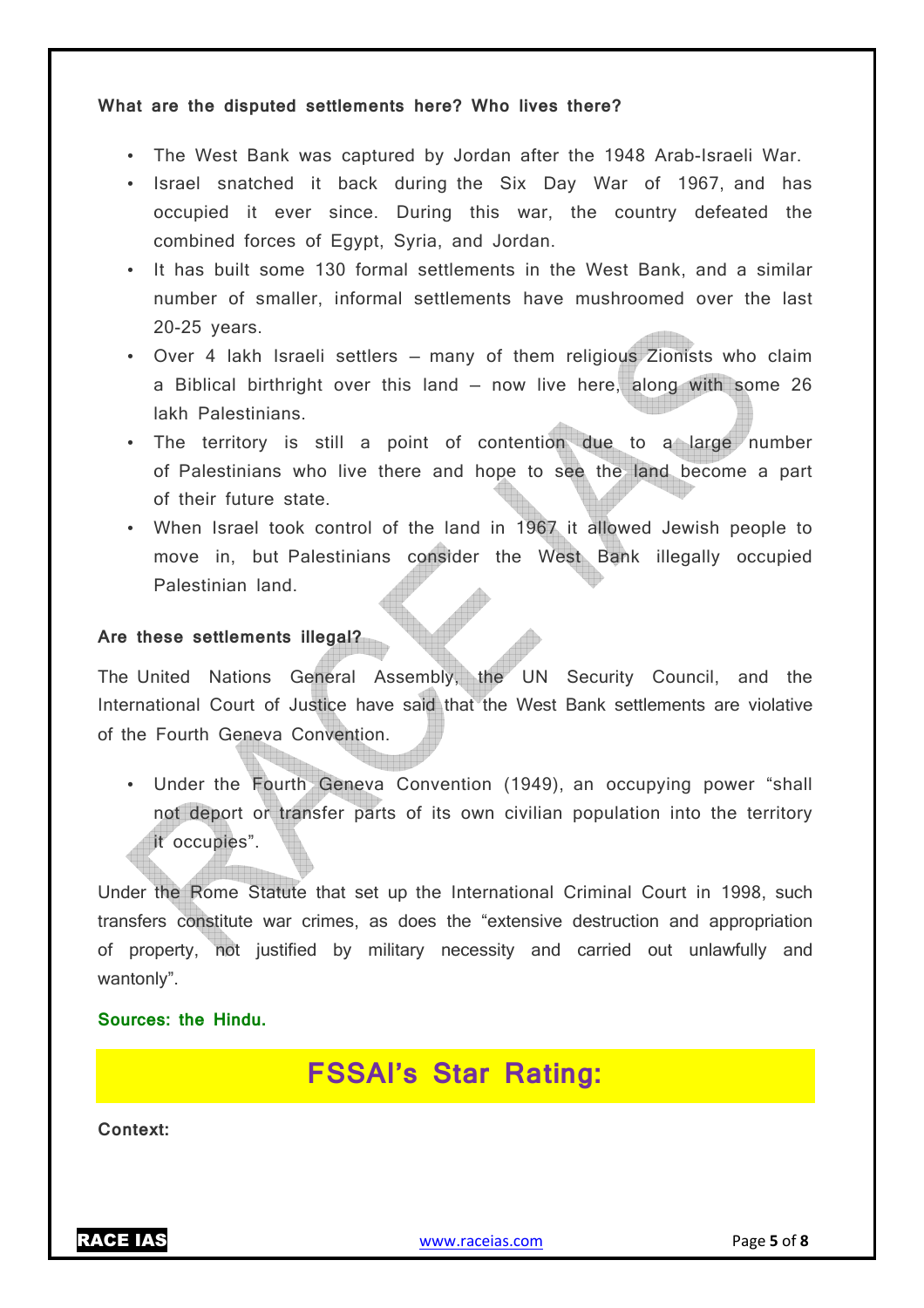The "health star rating" system that the Food Safety Standards Authority of India (FSSAI) plans to adopt in order to help consumers reduce their intake of unhealthy foods has been opposed by close to a dozen consumer and health advocacy groups.

#### **About FSSAI's Star Rating:**

In February 2022, the FSSAI decided to adopt the "health-star rating system", which gives a product 1/2 a star to 5 stars, in its draft regulations for front of package labelling (FOPL).

- It aims to help consumers reduce their intake of unhealthy foods.
- The HSR format ranks a packaged food item based on salt, sugar, and fat content and the rating will be printed on the front of the package.
- The underlying premise of the HSR is that positive ingredients such as fruits and nuts can offset negative nutrients such as calories, saturated fat, total sugar, sodium to calculate the number of stars ascribed to a product.

#### **Applicability:**

- All packaged food items or processed food will have the HSR label. These will include chips, biscuits, namkeen, sweets and chocolates, meat nuggets, and cookies.
- Exemptions: However, milk and its products such as chenna and ghee are EXEMPTED as per the FSSAI draft notified in 2019.

### **Need for HSR:**

- A lot of Indian consumers do not read the information available at the back of the packaged food item.
- Also, India has a huge burden of non-communicable diseases that contributes to around 5.87 million (60%) of all deaths in a year.
- HSR will encourage people to make healthy choices and could bring a transformational change in the society.

#### **Why is it being opposed?**

• Some experts opposed the use of the HSR model in India, suggesting that consumers might tend to take this as an affirmation of the health benefits rather than as a negative warning of ill effects.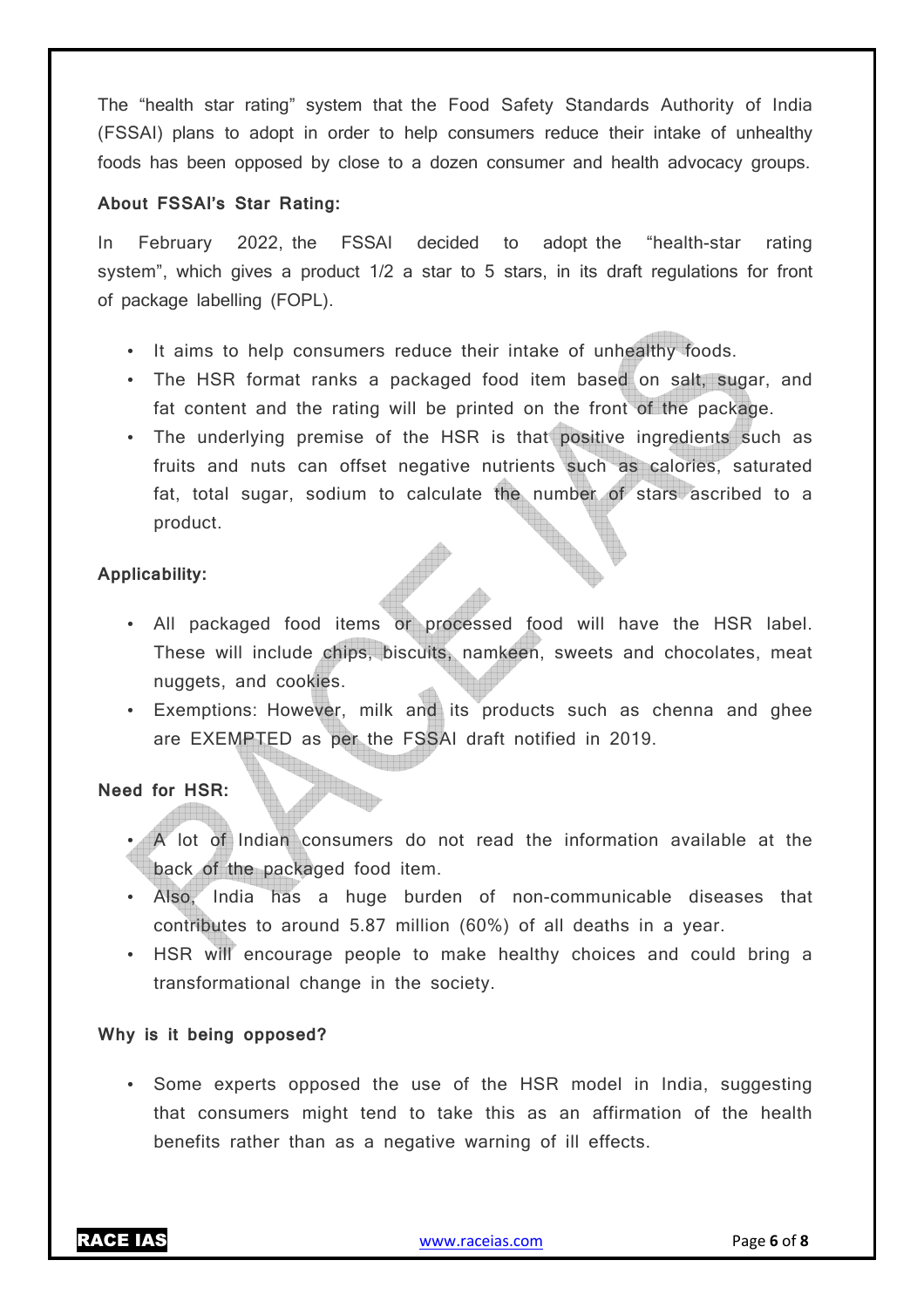• Impact on Sale: Certain organisations fear it might affect the sale of certain food products.

#### **FSSAI:**

FSSAI is an autonomous statutory body established under the Food Safety and Standards Act, 2006 (FSS Act).

**Sources: the Hindu.**

# **Haflong Hindi:**

- Haflong Hindi is the bridge language of Dima Hasao district of Assam.
- It stemmed from Hindi and includes vocabulary from several other languages, such as Assamese, Bengali, Dimasa and Zeme Naga.
- It is named after Haflong, which is the headquarters of Dima Hasao district.
- Haflong Hindi follows the Tibeto-Burman grammar, not the Hindi grammar, and has lexical additions from Nepali and Bengali.
- It has a generic plural marker and does not use numbers as in Hindi.

#### **Why in News?**

Some linguists feel pushing the standardised Hindi as a compulsory subject in school could affect Haflong Hindi speaking communities in the state.

# **World Food Prize:**

Cynthia Rosenzweig, a Nasa climate research scientist who has spent much of her career explaining how global food production must adapt to a changing climate was awarded the World Food prize.

• Cynthia Rosenzweig, an agronomist and climatologist, was awarded the \$250,000 prize in recognition of her innovative modeling of the impact of climate change on food production.

#### **The World Food Prize:**

• It is the foremost international honor recognizing the achievements of individuals who have advanced human development by improving the quality, quantity or availability of food in the world.